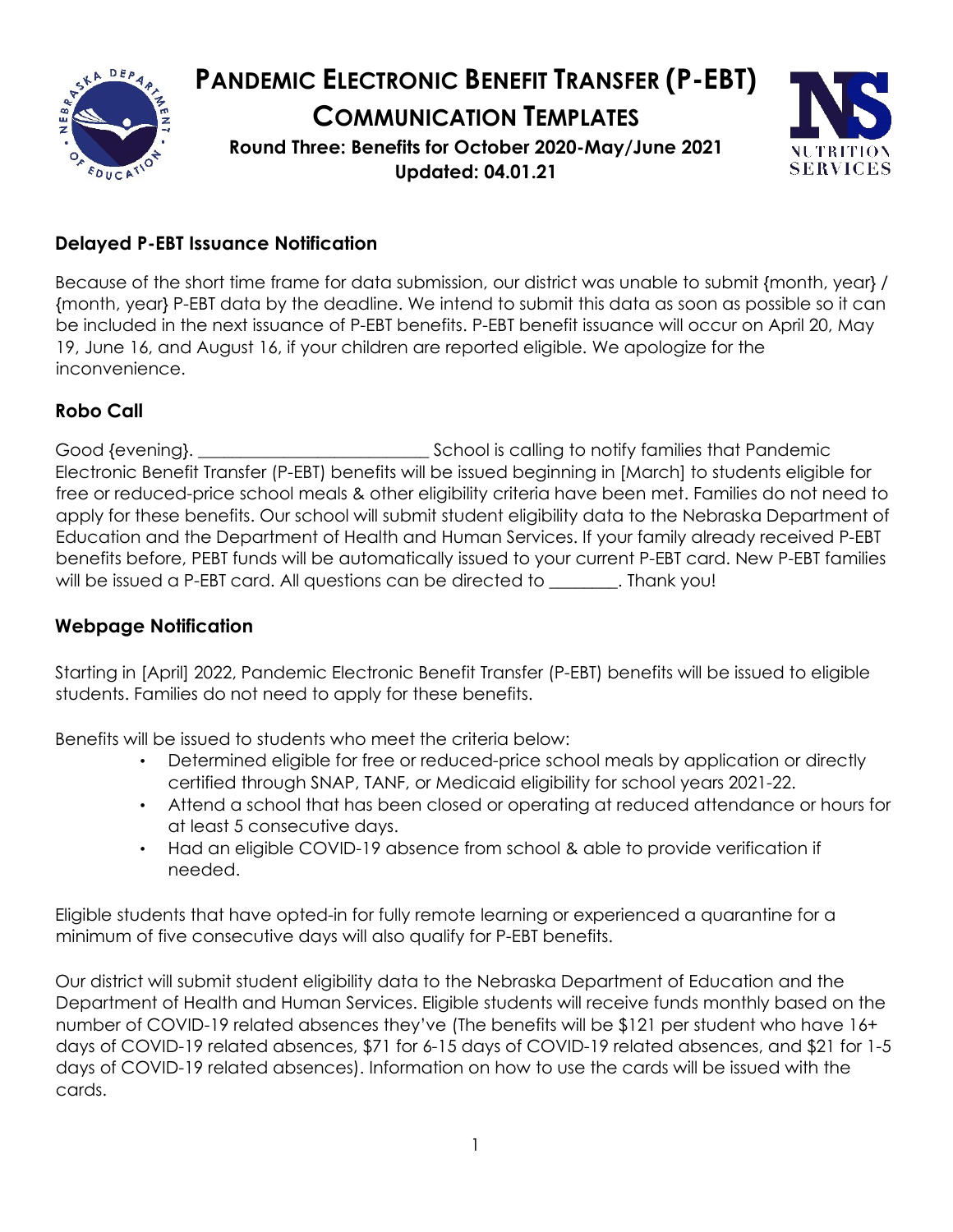Additional information on the P-EBT assistance program can be found on [USDA's website](https://www.fns.usda.gov/snap/state-guidance-coronavirus-pandemic-ebt-pebt) and the [DHHS EBT webpage.](https://dhhs.ne.gov/Pages/EBT.aspx)

## **Text Message (160 characters)**

P-EBT benefits will be issued to eligible students starting 04/20/22. Visit our website for more information *<insert website notification link if messaging allows>.*

#### **Social Media Post (280 characters)**

P-EBT benefits will be issued to eligible students starting 04/20/22 Students must qualify for free or reduced-price school meals to be eligible. Monthly benefits will be automatically issued based on student data.

#### **Email Blast/ Letter for Mailing**

Students and families,

Starting in [April] 2022, Pandemic Electronic Benefit Transfer (P-EBT) benefits will be issued to eligible students. Families do not need to apply for these benefits.

Benefits will be issued to students who have been:

- Been determined eligible for free or reduced-price school meals by application or directly certified through SNAP, TANF, or Medicaid eligibility for school year 2021-2022; **AND**
- Attend a school that has been closed or operating at reduced attendance or hours for at least 5 consecutive days;

#### **AND**

• Experienced a COVID-19 related quarantine for a minimum of 1 day & provide verification when needed

Our district will submit student eligibility data to the Nebraska Department of Education and the Department of Health and Human Services. Eligible students will receive funds monthly based on the number of COVID-19 related absences (The benefits will be \$121 per student who have 16+ days of COVID-19 related absences, \$71 for 6-15 days of COVID-19 related absences, and \$21 for 1-5 days of COVID-19 related absences. Eligible students will receive funds monthly based on their qualification and number of days physically absent from their school.

Information on how to use the cards will be issued with the cards.

Additional information on the P-EBT assistance program can be found on [USDA's website](https://www.fns.usda.gov/snap/state-guidance-coronavirus-pandemic-ebt-pebt) and the [DHHS EBT webpage.](https://dhhs.ne.gov/Pages/EBT.aspx) 

If you have questions about your student's eligibility, please contact our district at *<district contact information>*.